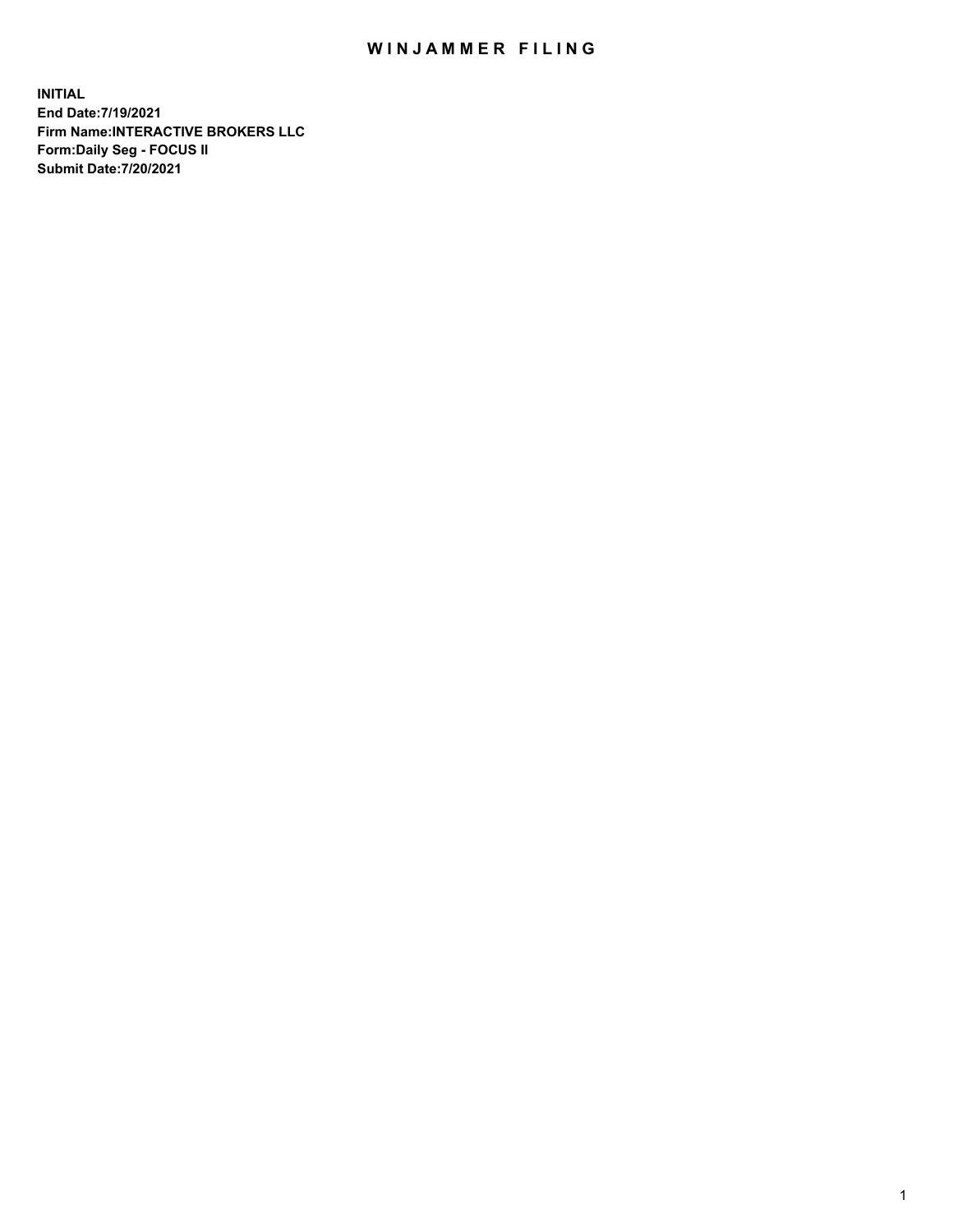**INITIAL End Date:7/19/2021 Firm Name:INTERACTIVE BROKERS LLC Form:Daily Seg - FOCUS II Submit Date:7/20/2021 Daily Segregation - Cover Page**

| Name of Company                                                                                                                                                                                                                                                                                                                | <b>INTERACTIVE BROKERS LLC</b>                                                     |  |
|--------------------------------------------------------------------------------------------------------------------------------------------------------------------------------------------------------------------------------------------------------------------------------------------------------------------------------|------------------------------------------------------------------------------------|--|
| <b>Contact Name</b>                                                                                                                                                                                                                                                                                                            | James Menicucci                                                                    |  |
| <b>Contact Phone Number</b>                                                                                                                                                                                                                                                                                                    | 203-618-8085                                                                       |  |
| <b>Contact Email Address</b>                                                                                                                                                                                                                                                                                                   | jmenicucci@interactivebrokers.c<br>om                                              |  |
| FCM's Customer Segregated Funds Residual Interest Target (choose one):<br>a. Minimum dollar amount: ; or<br>b. Minimum percentage of customer segregated funds required:% ; or<br>c. Dollar amount range between: and; or<br>d. Percentage range of customer segregated funds required between:% and%.                         | $\overline{\mathbf{0}}$<br>$\pmb{0}$<br>155,000,000 245,000,000<br>0 <sub>0</sub>  |  |
| FCM's Customer Secured Amount Funds Residual Interest Target (choose one):<br>a. Minimum dollar amount: ; or<br>b. Minimum percentage of customer secured funds required:% ; or<br>c. Dollar amount range between: and; or<br>d. Percentage range of customer secured funds required between:% and%.                           | $\overline{\mathbf{0}}$<br>$\overline{\mathbf{0}}$<br>80,000,000 120,000,000<br>00 |  |
| FCM's Cleared Swaps Customer Collateral Residual Interest Target (choose one):<br>a. Minimum dollar amount: ; or<br>b. Minimum percentage of cleared swaps customer collateral required:% ; or<br>c. Dollar amount range between: and; or<br>d. Percentage range of cleared swaps customer collateral required between:% and%. | $\frac{0}{0}$<br>0 <sub>0</sub><br>0 <sub>0</sub>                                  |  |

Attach supporting documents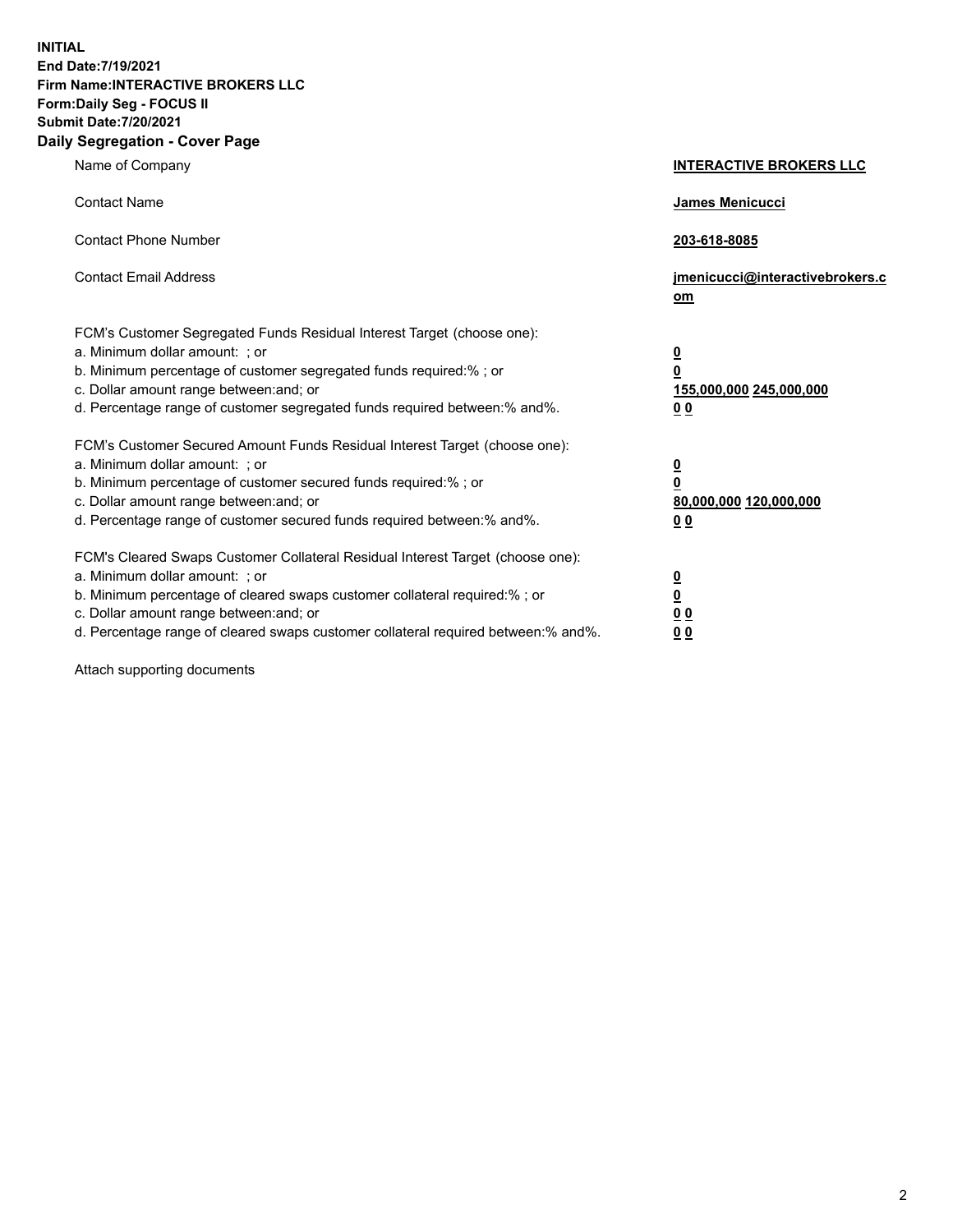**INITIAL End Date:7/19/2021 Firm Name:INTERACTIVE BROKERS LLC Form:Daily Seg - FOCUS II Submit Date:7/20/2021 Daily Segregation - Secured Amounts**

## Foreign Futures and Foreign Options Secured Amounts Amount required to be set aside pursuant to law, rule or regulation of a foreign government or a rule of a self-regulatory organization authorized thereunder **0** [7305] 1. Net ledger balance - Foreign Futures and Foreign Option Trading - All Customers A. Cash **507,749,197** [7315] B. Securities (at market) **0** [7317] 2. Net unrealized profit (loss) in open futures contracts traded on a foreign board of trade **-7,814,575** [7325] 3. Exchange traded options a. Market value of open option contracts purchased on a foreign board of trade **85,460** [7335] b. Market value of open contracts granted (sold) on a foreign board of trade **-4,385** [7337] 4. Net equity (deficit) (add lines 1. 2. and 3.) **500,015,697** [7345] 5. Account liquidating to a deficit and account with a debit balances - gross amount **6,474** [7351] Less: amount offset by customer owned securities **0** [7352] **6,474** [7354] 6. Amount required to be set aside as the secured amount - Net Liquidating Equity Method (add lines 4 and 5) **500,022,171** [7355] 7. Greater of amount required to be set aside pursuant to foreign jurisdiction (above) or line 6. **500,022,171** [7360] FUNDS DEPOSITED IN SEPARATE REGULATION 30.7 ACCOUNTS 1. Cash in banks A. Banks located in the United States **94,227,824** [7500] B. Other banks qualified under Regulation 30.7 **0** [7520] **94,227,824** [7530] 2. Securities A. In safekeeping with banks located in the United States **299,988,000** [7540] B. In safekeeping with other banks qualified under Regulation 30.7 **0** [7560] **299,988,000** [7570] 3. Equities with registered futures commission merchants A. Cash **0** [7580] B. Securities **0** [7590] C. Unrealized gain (loss) on open futures contracts **0** [7600] D. Value of long option contracts **0** [7610] E. Value of short option contracts **0** [7615] **0** [7620] 4. Amounts held by clearing organizations of foreign boards of trade A. Cash **0** [7640] B. Securities **0** [7650] C. Amount due to (from) clearing organization - daily variation **0** [7660] D. Value of long option contracts **0** [7670] E. Value of short option contracts **0** [7675] **0** [7680] 5. Amounts held by members of foreign boards of trade A. Cash **223,586,172** [7700] B. Securities **0** [7710] C. Unrealized gain (loss) on open futures contracts **4,619,118** [7720] D. Value of long option contracts **85,460** [7730] E. Value of short option contracts **-4,385** [7735] **228,286,365** [7740] 6. Amounts with other depositories designated by a foreign board of trade **0** [7760] 7. Segregated funds on hand **0** [7765] 8. Total funds in separate section 30.7 accounts **622,502,189** [7770] 9. Excess (deficiency) Set Aside for Secured Amount (subtract line 7 Secured Statement Page 1 from Line 8) **122,480,018** [7380] 10. Management Target Amount for Excess funds in separate section 30.7 accounts **80,000,000** [7780] 11. Excess (deficiency) funds in separate 30.7 accounts over (under) Management Target **42,480,018** [7785]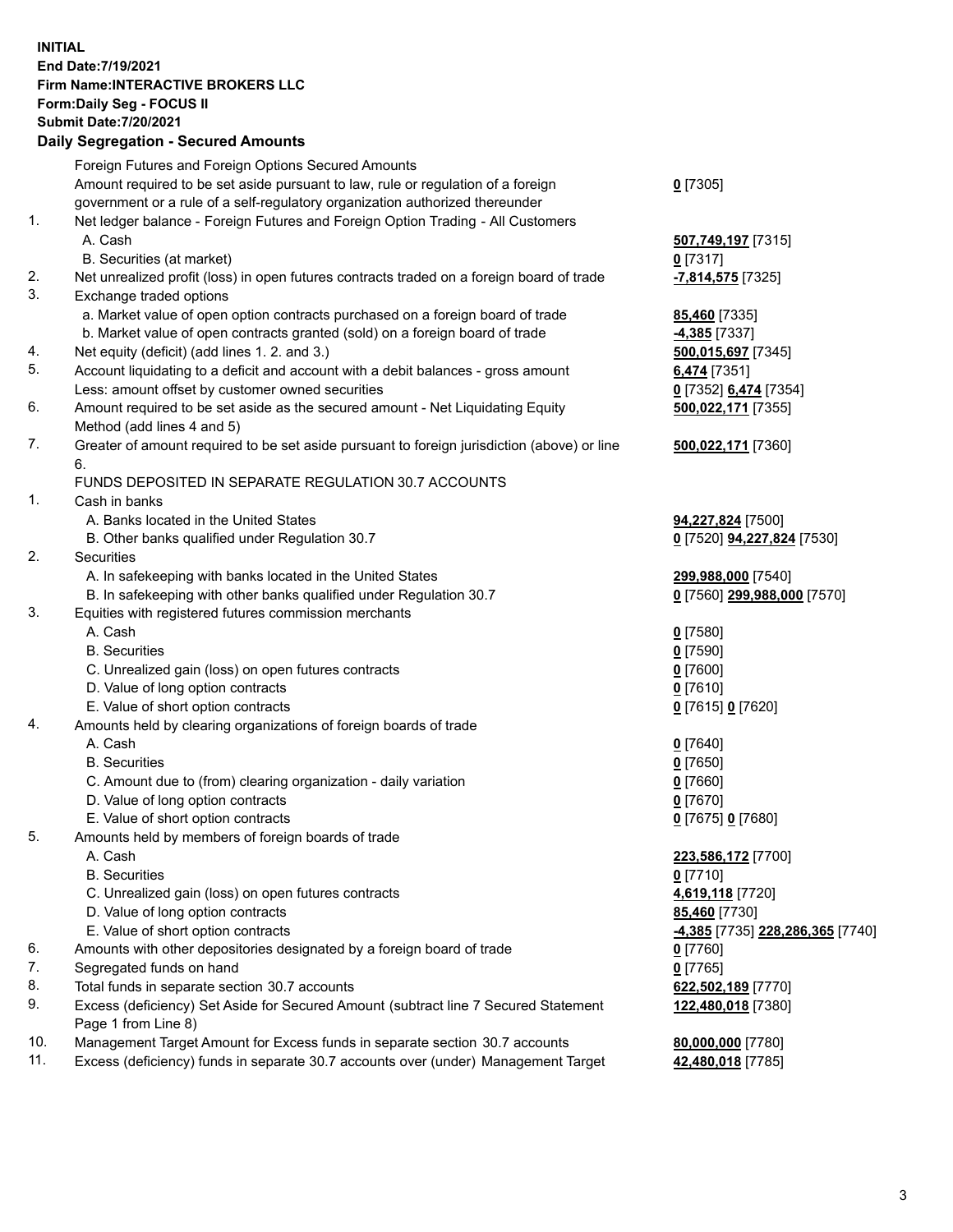**INITIAL End Date:7/19/2021 Firm Name:INTERACTIVE BROKERS LLC Form:Daily Seg - FOCUS II Submit Date:7/20/2021 Daily Segregation - Segregation Statement** SEGREGATION REQUIREMENTS(Section 4d(2) of the CEAct) 1. Net ledger balance A. Cash **6,823,181,809** [7010] B. Securities (at market) **0** [7020] 2. Net unrealized profit (loss) in open futures contracts traded on a contract market **-95,521,177** [7030] 3. Exchange traded options A. Add market value of open option contracts purchased on a contract market **300,497,528** [7032] B. Deduct market value of open option contracts granted (sold) on a contract market **-282,411,398** [7033] 4. Net equity (deficit) (add lines 1, 2 and 3) **6,745,746,762** [7040] 5. Accounts liquidating to a deficit and accounts with debit balances - gross amount **1,246,380** [7045] Less: amount offset by customer securities **0** [7047] **1,246,380** [7050] 6. Amount required to be segregated (add lines 4 and 5) **6,746,993,142** [7060] FUNDS IN SEGREGATED ACCOUNTS 7. Deposited in segregated funds bank accounts A. Cash **1,370,264,961** [7070] B. Securities representing investments of customers' funds (at market) **3,276,939,730** [7080] C. Securities held for particular customers or option customers in lieu of cash (at market) **0** [7090] 8. Margins on deposit with derivatives clearing organizations of contract markets A. Cash **1,986,873,144** [7100] B. Securities representing investments of customers' funds (at market) **342,736,255** [7110] C. Securities held for particular customers or option customers in lieu of cash (at market) **0** [7120] 9. Net settlement from (to) derivatives clearing organizations of contract markets **-44,222,952** [7130] 10. Exchange traded options A. Value of open long option contracts **300,040,203** [7132] B. Value of open short option contracts **-282,096,679** [7133] 11. Net equities with other FCMs A. Net liquidating equity **0** [7140] B. Securities representing investments of customers' funds (at market) **0** [7160] C. Securities held for particular customers or option customers in lieu of cash (at market) **0** [7170] 12. Segregated funds on hand **0** [7150] 13. Total amount in segregation (add lines 7 through 12) **6,950,534,662** [7180] 14. Excess (deficiency) funds in segregation (subtract line 6 from line 13) **203,541,520** [7190] 15. Management Target Amount for Excess funds in segregation **155,000,000** [7194] **48,541,520** [7198]

16. Excess (deficiency) funds in segregation over (under) Management Target Amount Excess